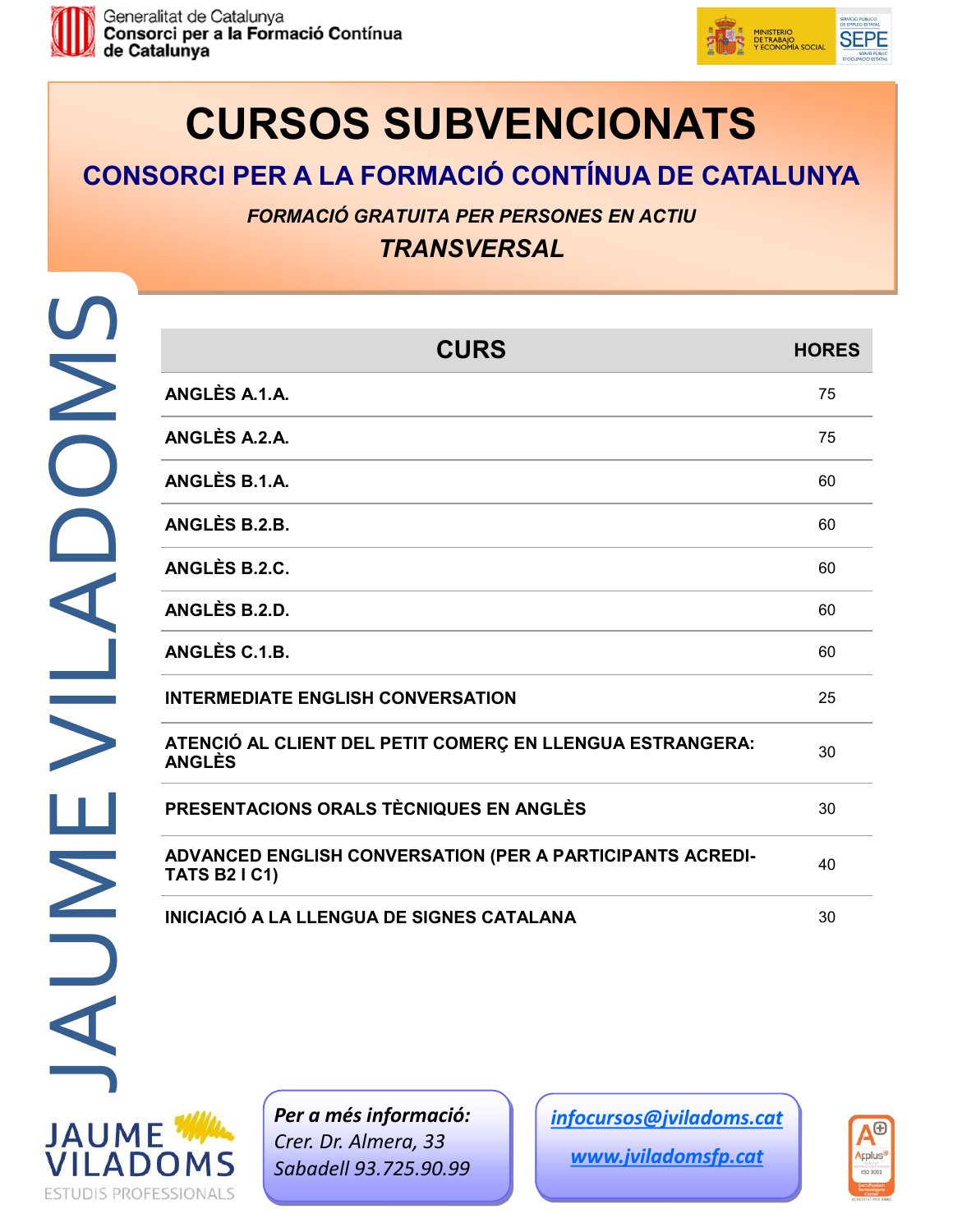



# **CURSOS SUBVENCIONATS**

### **CONSORCI PER A LA FORMACIÓ CONTÍNUA DE CATALUNYA**

*FORMACIÓ GRATUITA PER PERSONES EN ACTIU*

*TRANSVERSAL*

**ESTUDIS PROFESSIONALS** 

| <b>CURS</b>                                             | <b>HORES</b> |
|---------------------------------------------------------|--------------|
| <b>COMPETÈNCIES DIGITALS BÀSIQUES</b>                   | 30           |
| GESTIÓ DE LA CYBERSEGURETAT EN L'ENTORN DEL TELETREBALL | 20           |
| SEGURETAT A INTERNET I DISPOSITIUS MÒBILS               | 30           |
| <b>BIGDATA I</b>                                        | 40           |
| <b>LINUX LPIC1</b>                                      | 60           |
| SENSIBILITZACIÓ DE GÈNERE                               | 10           |
| AL·LÈRGIES I INTOLERÀNCIES ALIMENTÀRIES                 | 20           |
| <b>TÈCNIQUES DE RELAXACIÓ</b>                           | 20           |
| <b>PRIMERS AUXILIS</b>                                  | 30           |

*Per a més informació: Crer. Dr. Almera, 33 Sabadell 93.725.90.99*

*[infocursos@jviladoms.cat](mailto:infocursos@jviladoms.cat)*